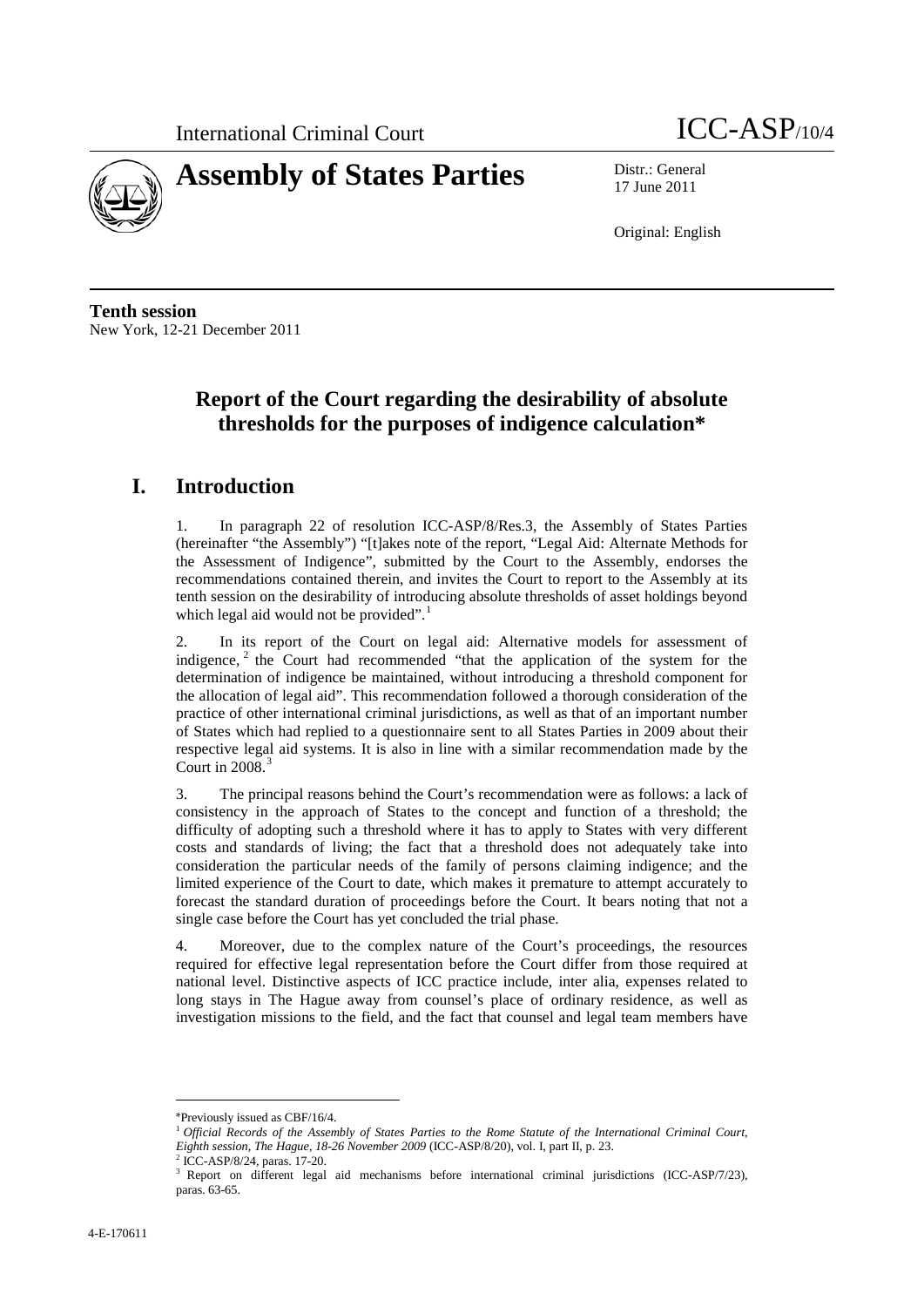to reduce their national practices in order to fulfil their mandates before the Court, and must therefore be adequately compensated for this loss.<sup>[4](#page-1-0)</sup>

5. The subsequent practice of the Court has also shown that the main challenge it faces regarding the assessment of indigence is not related to the level at which indigence is established, but to exhaustively identifying the assets belonging to an individual in cases where steps have been taken to conceal those assets. In this regard, the Court is grateful for the cooperation that States Parties have provided pursuant to articles  $57(3)(e)$  and  $93(1)(k)$ of the Statute and Regulation 85(4) of the Regulations of the Court, and trusts that such cooperation will increase further as needs arise.

## **II. Recommendation of the Court regarding thresholds**

6. The rationale underlying the previous recommendation of the Court not to establish thresholds has not changed in the intervening period, and the Court therefore maintains the recommendation it made in 2009 not to use thresholds in the determination of indigence.

7. Appreciating, however, that the Assembly attaches importance to this issue and wishes to explore the matter further, the Court offers below some options for the consideration of the Assembly in future discussions.

## **III. The functions of the threshold**

8. The comparative survey carried out by the Court in 2009 demonstrates that, in the practice of the different States, thresholds can have two fundamental functions: they are used either as a ceiling above which persons are deemed not indigent, and therefore no legal aid is granted, or alternatively as a floor below which all legal aid applicants would be deemed indigent.

9. Should there be an ultimate decision to establish a threshold, it is proposed for it to be composed of both elements, an upper limit or ceiling and a lower limit or floor, reflecting the real cost of legal representation before the Court over a long period of time and establishing clear boundaries between situations where a person would be totally indigent, partially indigent or not indigent.

### **IV. The absolute or relative character of a threshold**

10. A threshold could be defined that gives no consideration to the particular circumstances of each claimant; the Court in its assessment of indigence would thus only take into consideration the assets of claimants, without having to enter into an analysis and calculation of their obligations towards dependants.

11. Alternatively, the threshold could allow for consideration of the obligations of a particular person vis-à-vis third persons, namely his or her dependants.

12. The Court considers that a threshold would be of doubtful utility if individual considerations are factored in, since it would lose its absolute character and would be conditioned by the same factors currently taken into account by the existing system of indigence calculation, thus not meeting its intended objective or adding any added value to the system in place.

# **V. Possible determination of a threshold**

13. In order to provide for a threshold that could be applied to all legal aid applicants, no matter where they come from or where their dependants live, it needs to be applicable at a worldwide level; otherwise, it would lose its absolute character and added value as explained above.

<span id="page-1-0"></span> <sup>4</sup> Remunerations of external counsel and team members were set taking as a basis those of the members of the Office of the Prosecutor who conduct equivalent tasks. The CBF endorsed this approach (see Report of the Committee on Budget and Finance on the work of its eighth session, April 2007, *Official Records… Sixth session… 2007* (ICC-ASP/6/20), vol. II, part B.1, para. 80.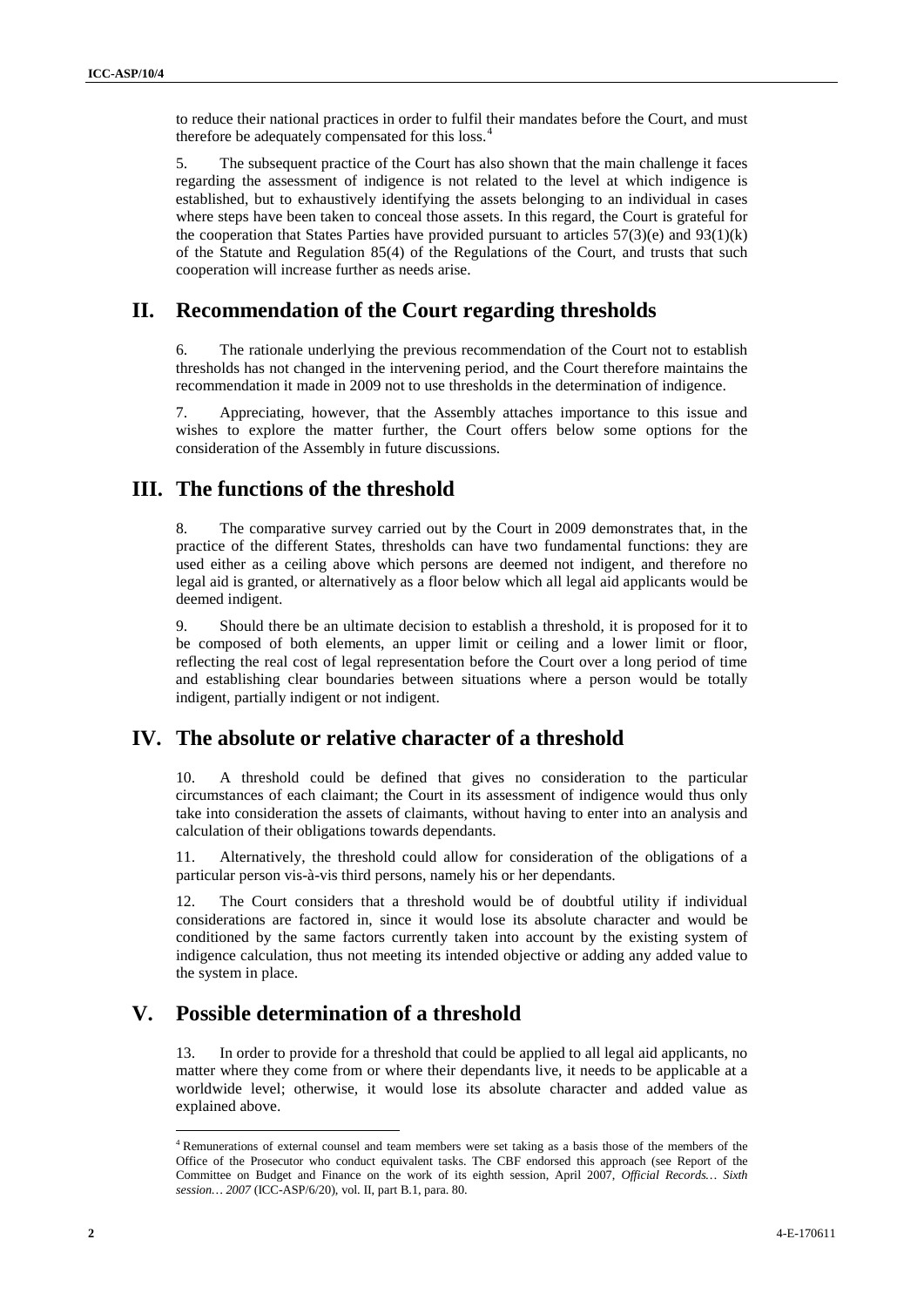14. It is suggested that an appropriate method for calculating an absolute threshold is by reference to (a) the average cost of living and (b) the standard duration of proceedings before the Court, in order to determine the part of the person's assets which would be necessary in order to honour his or her obligations towards any dependants during the proceedings. To make this threshold applicable worldwide, the average at (a) would have to be a global one, not tied to any specific claimant.

#### **A. Which cost of living standards to use**

15. While the cost of living standard used by the International Civil Service Commission (ICSC) might at first glance seem appropriate, closer examination suggests that it is not suitable: first, the ICSC system is conceived for the exclusive purpose of calculating the remuneration of international civil servants in the United Nations system; second, it does not include a cost-of-living component, but only offers a comparison among different cities in the world.

16. The Court has researched other possible systems. There are privately compiled studies, some of them offering information from almost 300 cities around the world,<sup>[5](#page-2-0)</sup> whilst, among publicly available sources, there is the Organization for Economic Cooperation and Development (OECD), which offers relevant statistics of real expenditure per head at average European Union prices in euros for some 48 countries in 2008. [6](#page-2-1)

17. Although the OECD standard is weighted towards some of the wealthier countries, it would appear to be the most accurate and reliable standard to use. According to OECD statistics, the average living cost in OECD countries is €19,228 per year.

18. Hence, should an absolute threshold be established, the Court recommends that this annual OECD figure be adopted as the yearly obligation per dependant.

19. It is to be noted that the Court currently applies, where available, national statistics pertaining to the place where requester's dependants actually reside; this system requires a higher degree of research and analysis, but the Court notes that it brings more fairness to the calculation.

### **B. Determination of a standard family nucleus**

20. When establishing an absolute threshold which can be adopted irrespective of the (national, cultural, etc.) background of the claimant, it has to be taken into account that family nucleuses can greatly vary from one culture to another; one parameter which can be applied is the average number of dependants based on the composition of families of persons implicated in ICC proceedings to date. This average is 7.75 dependants per person. The Court accordingly proposes to define the standard family nucleus at seven dependants per legal aid claimant.

21. Of course, as the Court extends its activities to other countries and continents, this average figure may need to be revised to reflect the new reality on the ground.

### **C. Determination of a standard duration of proceedings**

22. To date, as at February 2011, the Court's first case, that of Mr. Thomas Lubanga Dyilo, is still ongoing 59 months since his transfer to The Hague; Mr. Germain Katanga has been in the custody of the Court for 40 months, and the presentation of the defence's case is about to commence; his co-defendant Mr. Mathieu Ngudjolo Chui has been at the Court's Detention Centre for 36 months, and it has been 31 months since Mr. Jean-Pierre Bemba Gombo arrived in Scheveningen. It therefore seems prudent to maintain for the time being the average of 60 months proposed in 2005.

 <sup>5</sup> http://www.mercer.com/costoflivingservices (last visited on 31 January 2011).

<span id="page-2-1"></span><span id="page-2-0"></span><sup>6</sup> 2008 PPP [Purchasing Power Parities] Benchmark results: 2008 PPP results in euros, European Union as reference (http://stats.oecd.org/Index.aspx?DataSetCode=CPL, last visited on 31 January 2011).